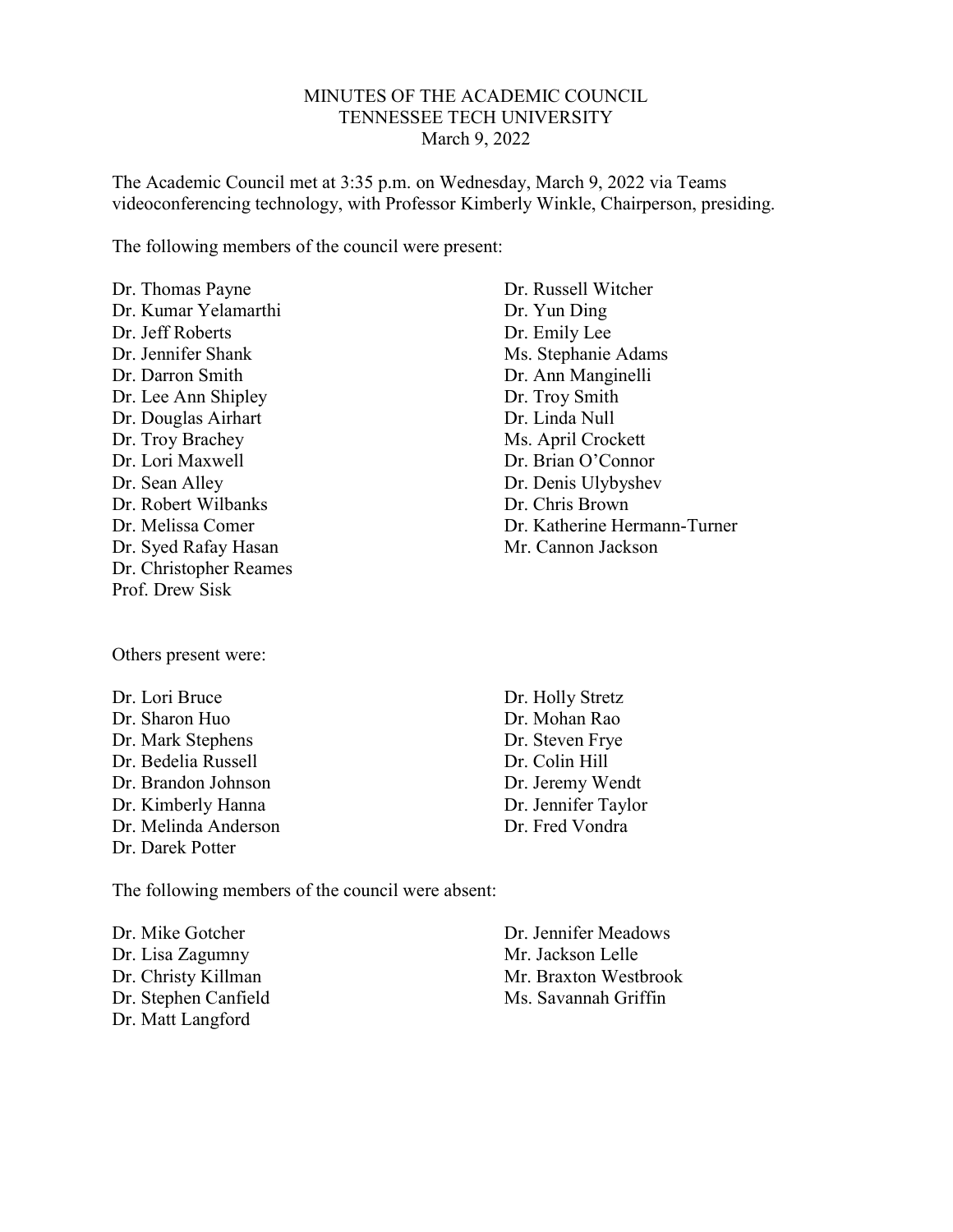# SUMMARY OF PROCEEDINGS

Approval of the Agenda Approval of the Minutes from the February 2, 2022 Meeting Whitson-Hester School of Nursing, Addition of New Concentration School of Human Ecology, Academic Program Modification (APM) Proposal Department of Chemical Engineering, Addition of New Concentration Department of Mechanical Engineering, Addition of New Concentration School of Interdisciplinary Studies, Addition of New Minor School of Music, Addition of New Concentration Department of English, Change of Admission Requirements Department of Curriculum and Instruction, Addition of New Program College of Graduate Studies, Rescind Policy 273 Office of Research and Economic Development, Informational Item on New Policy for Research **Centers** College of Engineering-Change in Admission Requirements into the Engineering Technology Program Nominations and Vote for Academic Council Chair for Academic Year 2022-2023 Such other Matters Adjournment

# **PROCEEDINGS**

### Approval of the Agenda

Dr. Douglas Airhart MOVED approval and Dr. Steven Frye SECONDED. APPROVED unanimously.

### Approval of the Minutes from the February 2, 2022 Meeting

Dr. Douglas Airhart MOVED approval and Dr. Yun Ding SECONDED. APPROVED unanimously.

### Whitson-Hester School of Nursing, Addition of New Concentration

Dr. Kimberly Hanna stated while the WHSON has graduated several cohorts of  $2<sup>nd</sup>$  degree students we believe the development of a new concentration aimed to address the needs of the 2<sup>nd</sup> degree adult will assist with recruitment and improve retention while maintaining an accelerated program of study allowing for a 15-month completion (upper division) as compared to the 27-month upper division program of study of the traditional BSN student. After minimal discussion, Dr. Steven Frye MOVED approval and Dr. Douglas Airhart SECONDED. APPROVED unanimously.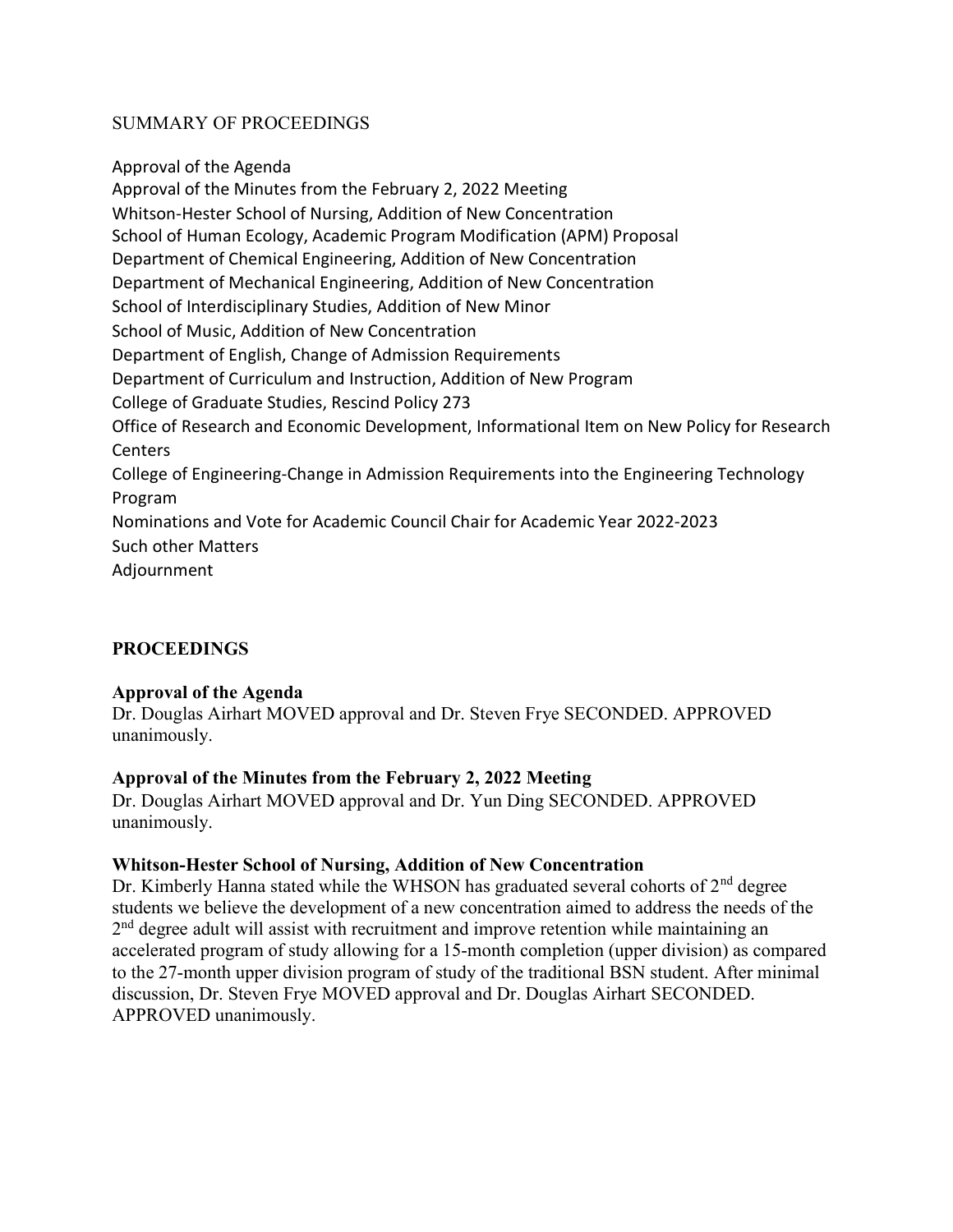### School of Human Ecology, Academic Program Modification (APM) Proposal

Dr. Melinda Anderson stated that the existing concentrations, Housing and Design and Merchandising and Design already share several core classes on their curricula. Combining these concentrations into one BS degree is a natural fit and will not require any new faculty. After minimal discussion, Dr. Douglas Airhart MOVED approval and Dr. Steven Frye SECONDED. APPROVED unanimously.

#### Department of Chemical Engineering, Addition of New Concentration

Dr. Holly Stretz stated that the Chemical Engineering Department is proposing a new concentration in "Energy and the Environment" to provide students with the opportunity to prepare for workforce needs associated with production, storage and use of energy in a sustainable economy. After minimal discussion, Dr. Kumar Yelamarthi MOVED approval and Dr. Syed Hasan SECONDED. APPROVED unanimously.

#### Department of Mechanical Engineering, Addition of New Concentration

Dr. Mohan Rao stated that the Mechanical Engineering Department is proposing a new concentration in Aerospace Engineering to provide current and prospective students with the opportunity to expand their knowledge base in coursework specific to Aerospace Engineering, while maintaining a base knowledge of all other Mechanical Engineering subdisciplines. After minimal discussion, Dr. Kumar Yelamarthi MOVED approval and Dr. Douglas Airhart SECONDED. APPROVED unanimously.

### School of Interdisciplinary Studies, Addition of New Minor

Dr. Steven Frye stated that the demand over the next 10 years for project managers is growing faster than demand for workers in other occupations. The latest PMI-commissioned talent gap analysis by Anderson Economic Group (AEG) points to outstanding opportunities in jobs and career growth for project managers. Through 2027, the project managementoriented labor force is expected to grow by 33 percent, or nearly 22 million new jobs. After minimal discussion, Dr. Yun Ding MOVED approval and Dr. Sean Alley SECONDED. APPROVED unanimously.

### School of Music, Addition of New Concentration

Dr. Colin Hill stated currently, students who are admitted to the BM in Performance degree have the option to select from the following concentrations: instrumental, piano, vocal, composition, and jazz performance. We would like to propose a new option, Musical Theatre. Our campus is a great fit for this degree option, due to the abundance of musical theatre resources already available to us. After minimal discussion, Dr. Steven Frye MOVED approval and Dr. Douglas Airhart SECONDED. APPROVED unanimously.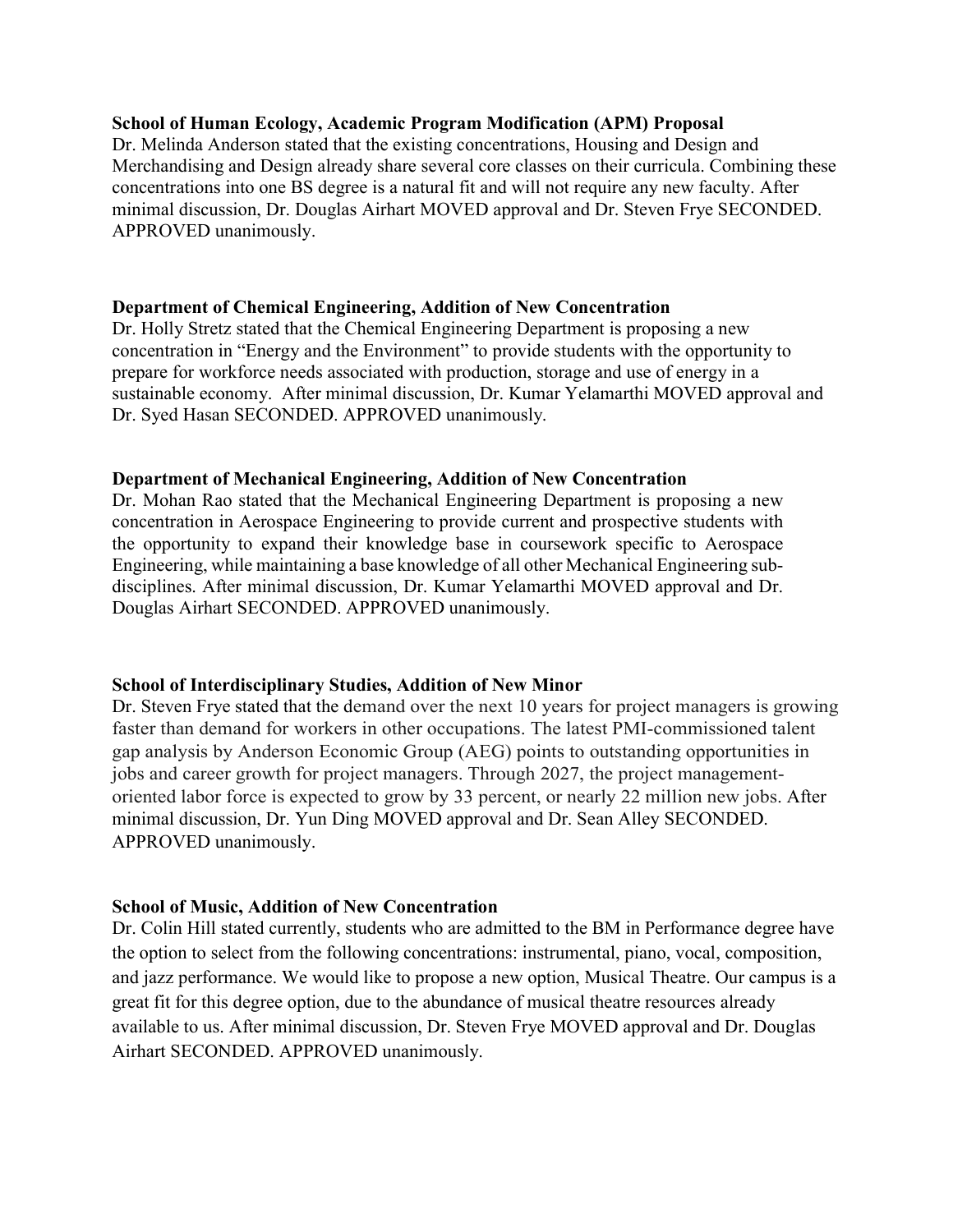## Department of English, Change of Admission Requirements

Dr. Linda Null stated a change in admission requirements for the English MA. The updated criteria will give the English Department a more meaningful way to evaluate the candidates. After minimal discussion, Dr. Jeff Roberts MOVED approval and Dr. Yun Ding SECONDED. APPROVED unanimously.

### Department of Curriculum and Instruction, Addition of New Program

Dr. Jeremy Wendt stated that this proposed Doctor of Philosophy (Ph.D.) in Higher Education will prepare higher education professionals for leadership in colleges and universities. Through the study of higher education administration and student development, the program will provide theoretical and research-based information to be adapted to any post-secondary education leadership role with a focus to improve college access, student success, and persistence to completion. After minimal discussion, Dr. Steven Frye MOVED approval and Dr. Douglas Airhart SECONDED. APPROVED unanimously.

## College of Graduate Studies, Rescind Policy 273

Dr. Mark Stephens stated that pursuant to TTU Policy 101, Section VIIA, respectfully request that TTU Policy 273, Online Graduate Degree Program-Graduate Student Requirements be rescinded from the currently effective policies as the new policy, Policy 223, Online and Distance Education supersedes Policy 273. After minimal discussion, Dr. Darron Smith MOVED approval and Dr. Steven Frye SECONDED. APPROVED unanimously.

## Office of Research and Economic Development, Informational Item on New Policy for Research Centers (informational only)

Dr. Jennifer Taylor stated that Research Centers at Tennessee Tech provide an important mechanism to facilitate the highest quality of inter- and multi-disciplinary research and public service around themes that involve researchers from multiple units across disciplines, departments, and Colleges/Schools.

# College of Engineering-Change in Admission Requirements into the Engineering Technology Program

Dr. Fred Vondra stated as an Engineering Technology department, we would like to be more in line with our peer Engineering Technology departments in the state. Therefore, we request to change the Requirements from a GPA of 3.0 and ACT composite 20 and ACT math 22 to, a GPA 2.85 and ACT composite 18 or GPA 2.5 and ACT composite 21. We think that will enhance our recruiting efforts in the future. After minimal discussion, Dr. Darron Smith MOVED approval and Dr. Steven Frye SECONDED. APPROVED unanimously.

### Nominations and Vote for Academic Council Chair for Academic Year 2022-2023

Dr. Lori Maxwell nominated Professor Kimberly Winkle for Academic Council Chair. This will be revisited in April's meeting, no vote.